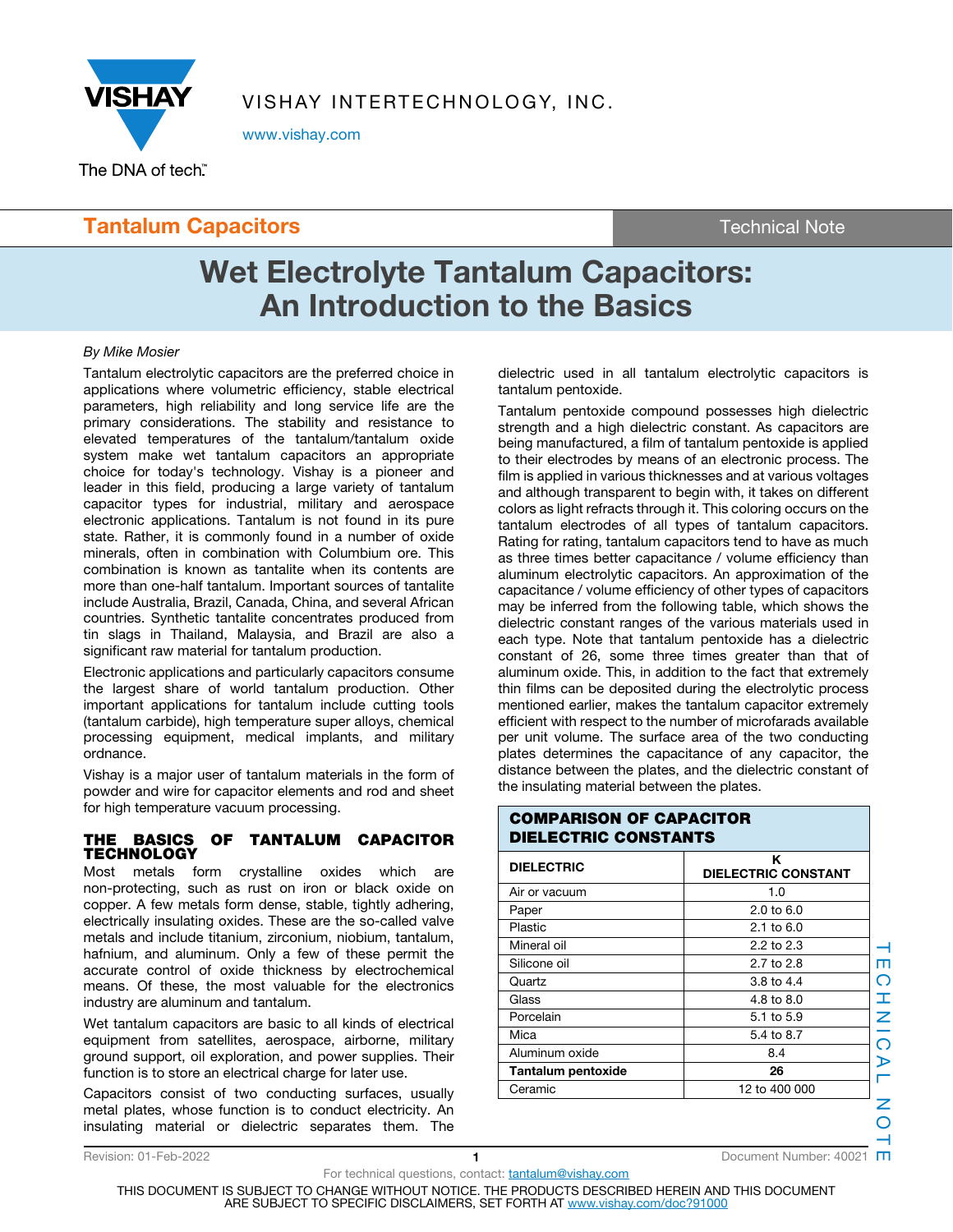

**Technical Note**

The liquid electrolyte in wet slug capacitor, along with the case, forms the cathode (negative) plate. The anode lead wire consists of two pieces. A tantalum lead embedded in the pellet, which is in turn connected to a termination or lead wire. The cross section drawings clearly show the construction details of the various wet tantalum capacitors.

# **Wet Electrolyte Tantalum Capacitors: An Introduction to the Basics**

In the tantalum electrolytic capacitor, the distance between the plates is very small since it is only the thickness of the tantalum pentoxide film. As the dielectric constant of the tantalum pentoxide is high, the capacitance of a tantalum capacitor is high if the area of the plates is large:

$$
C = \frac{eA}{t}
$$

where

 $C =$  capacitance

e = dielectric constant

 $A =$  surface area of the dielectric

 $t =$  thickness of the dielectric

### **109D COMMERCIAL STYLE**



Revision: 01-Feb-2022 **2** Document Number: 40021

For technical questions, contact: tantalum@vishay.com THIS DOCUMENT IS SUBJECT TO CHANGE WITHOUT NOTICE. THE PRODUCTS DESCRIBED HEREIN AND THIS DOCUMENT ARE SUBJECT TO SPECIFIC DISCLAIMERS, SET FORTH AT www.vishay.com/doc?91000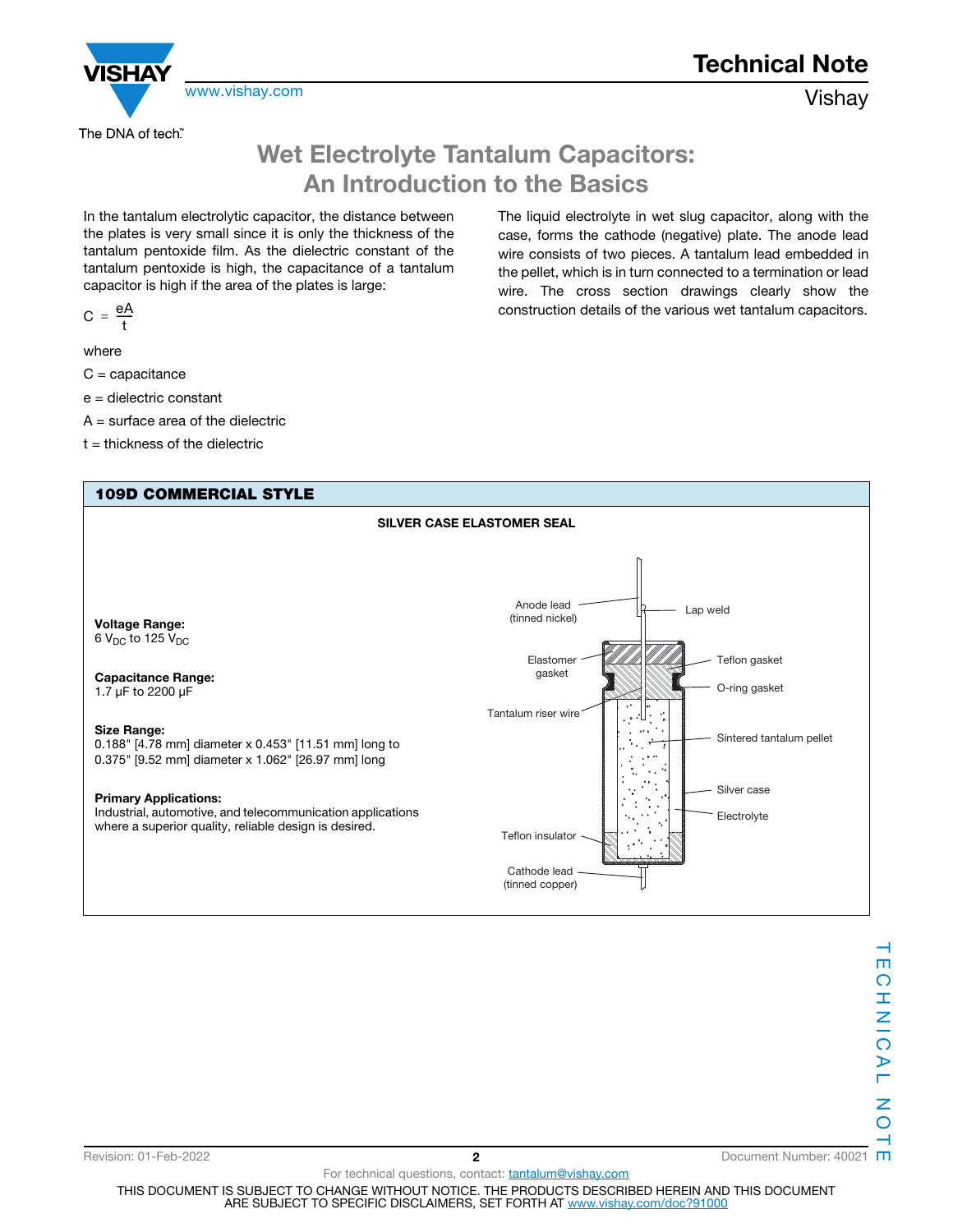



# **Wet Electrolyte Tantalum Capacitors: An Introduction to the Basics**

## **135D AND MIL-STYLES M39006/22 (CLR79); M39006/25 (CLR81); DLA 06013; DLA 06014; 136D AND MIL-STYLES M39006/30 (CLR90); M39006/31 (CLR91); DLA 06015; DLA 06016**

## **ALL TANTALUM HERMETIC SEAL (MILITARY SPECIFICATION MIL-PRF-39006)**

**Voltage Range:** 6  $V_{DC}$  to 125  $V_{DC}$ 

The DNA of tech"

**Capacitance Range:** 1.7 μF to 2200 μF

#### **Size Range:**

0.188" [4.78 mm] diameter x 0.453" [11.51 mm] long to 0.375" [9.52 mm] diameter x 1.062" [26.97 mm] long

#### **Primary Applications:**

Industrial and military applications requiring energy storage, voltage hold-up, and filtering. Designed for aerospace, oil exploration, and power supplies. The capacitors have a high resistance to damage from shock and vibration.



## **138D AND MIL-STYLES M39006/09 (CLR65); M39006/21 (CLR69) SILVER CASE HERMETIC SEAL (MILITARY SPECIFICATION MIL-PRF-39006)**



Revision: 01-Feb-2022 **3 3** Document Number: 40021 **m** 

For technical questions, contact: tantalum@vishay.com THIS DOCUMENT IS SUBJECT TO CHANGE WITHOUT NOTICE. THE PRODUCTS DESCRIBED HEREIN AND THIS DOCUMENT ARE SUBJECT TO SPECIFIC DISCLAIMERS, SET FORTH AT www.vishay.com/doc?91000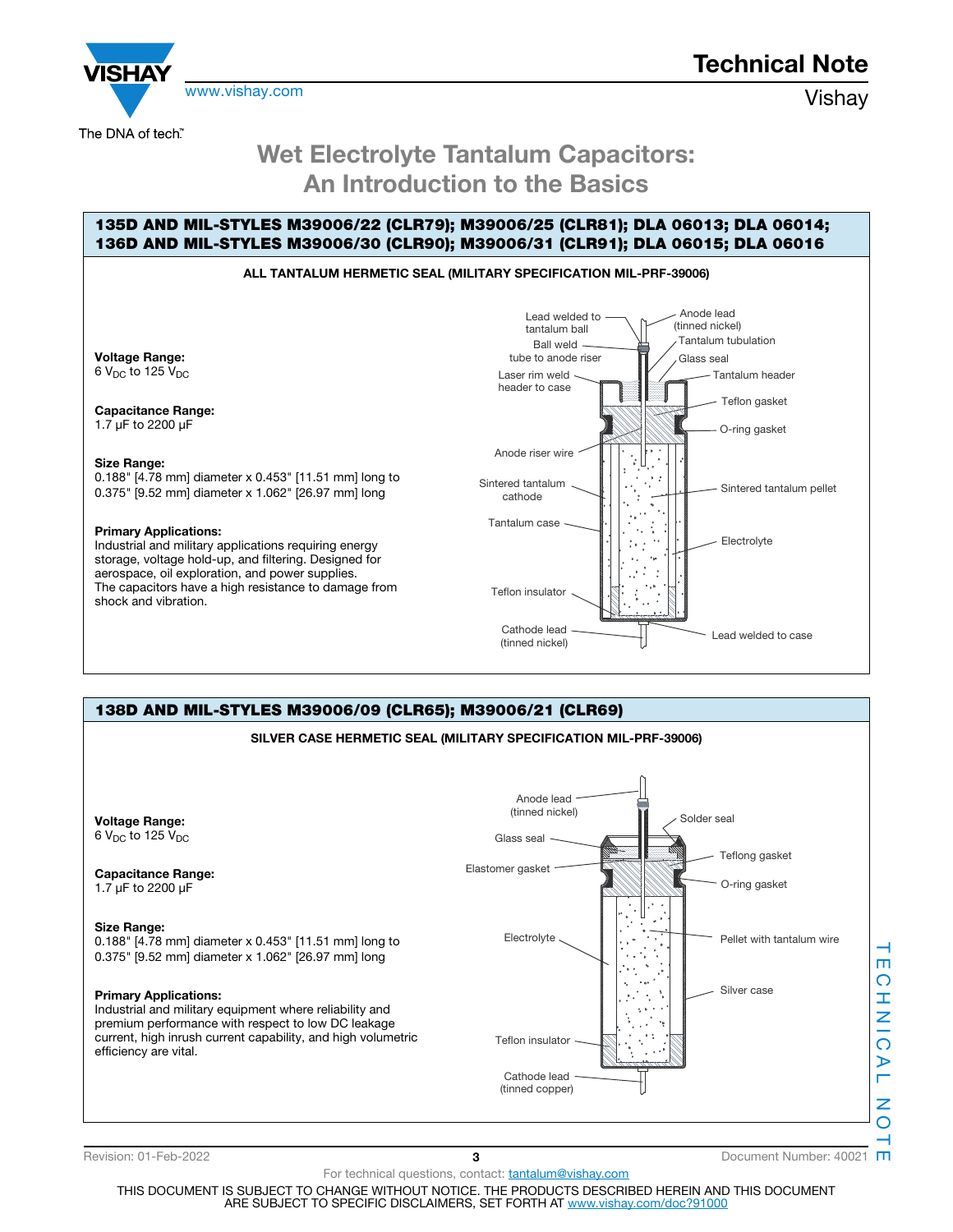

**Technical Note**

The DNA of tech"

# **Wet Electrolyte Tantalum Capacitors: An Introduction to the Basics**



### **T16 / T18 COMMERCIAL STYLES AND MIL-STYLES M39006/33 (CLR93); DLA 13017; DLA 20001; DLA 15005**



TECHNICAL NOTE m ဂ Ŧ. Z L.  $\overline{\Omega}$  $\triangleright$ Z  $\overline{O}$ 

For technical questions, contact: **tantalum@vishay.com** THIS DOCUMENT IS SUBJECT TO CHANGE WITHOUT NOTICE. THE PRODUCTS DESCRIBED HEREIN AND THIS DOCUMENT ARE SUBJECT TO SPECIFIC DISCLAIMERS, SET FORTH AT www.vishay.com/doc?91000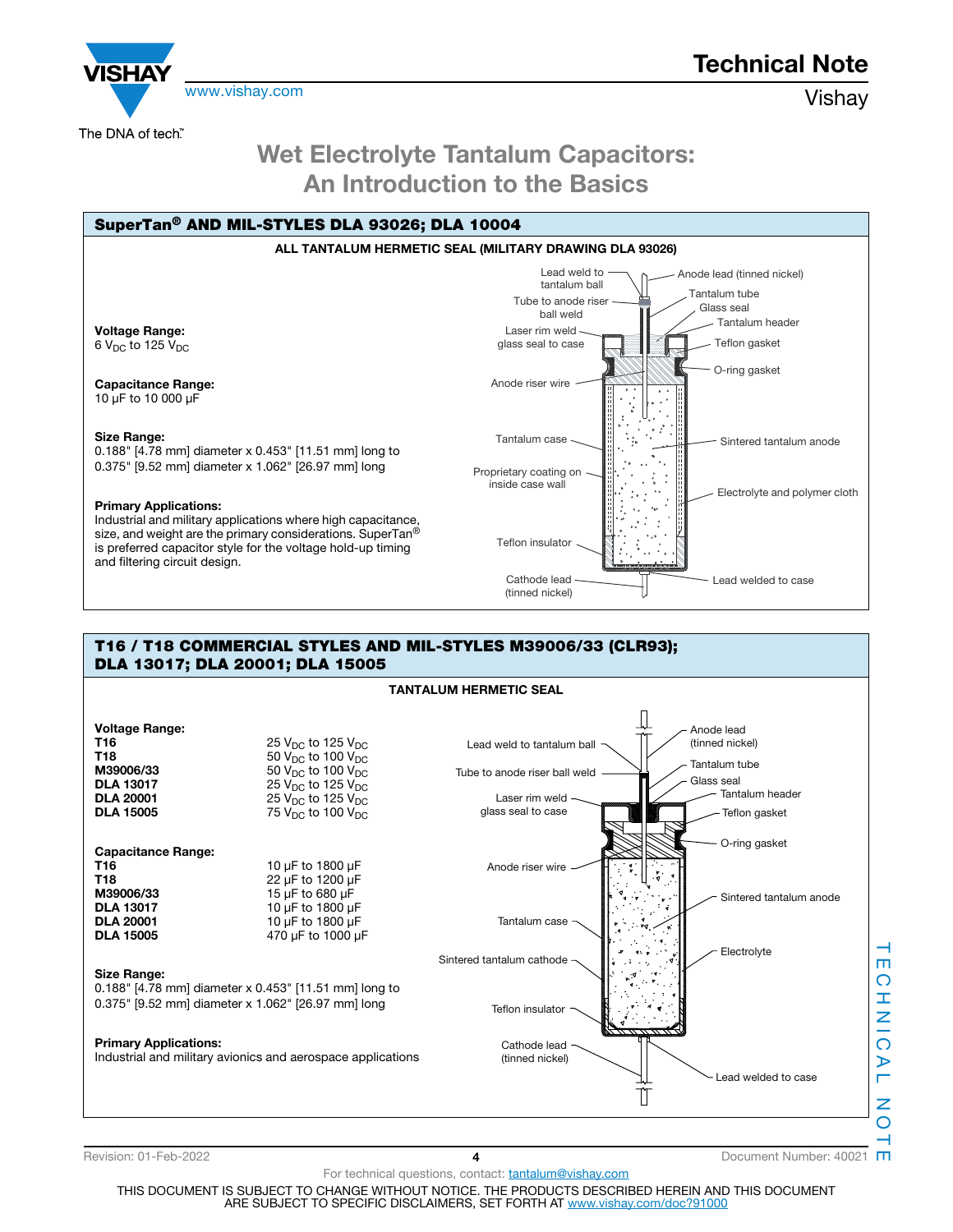

**Technical Note**

## **Wet Electrolyte Tantalum Capacitors: An Introduction to the Basics**



m

Revision: 01-Feb-2022 **5** Document Number: 40021